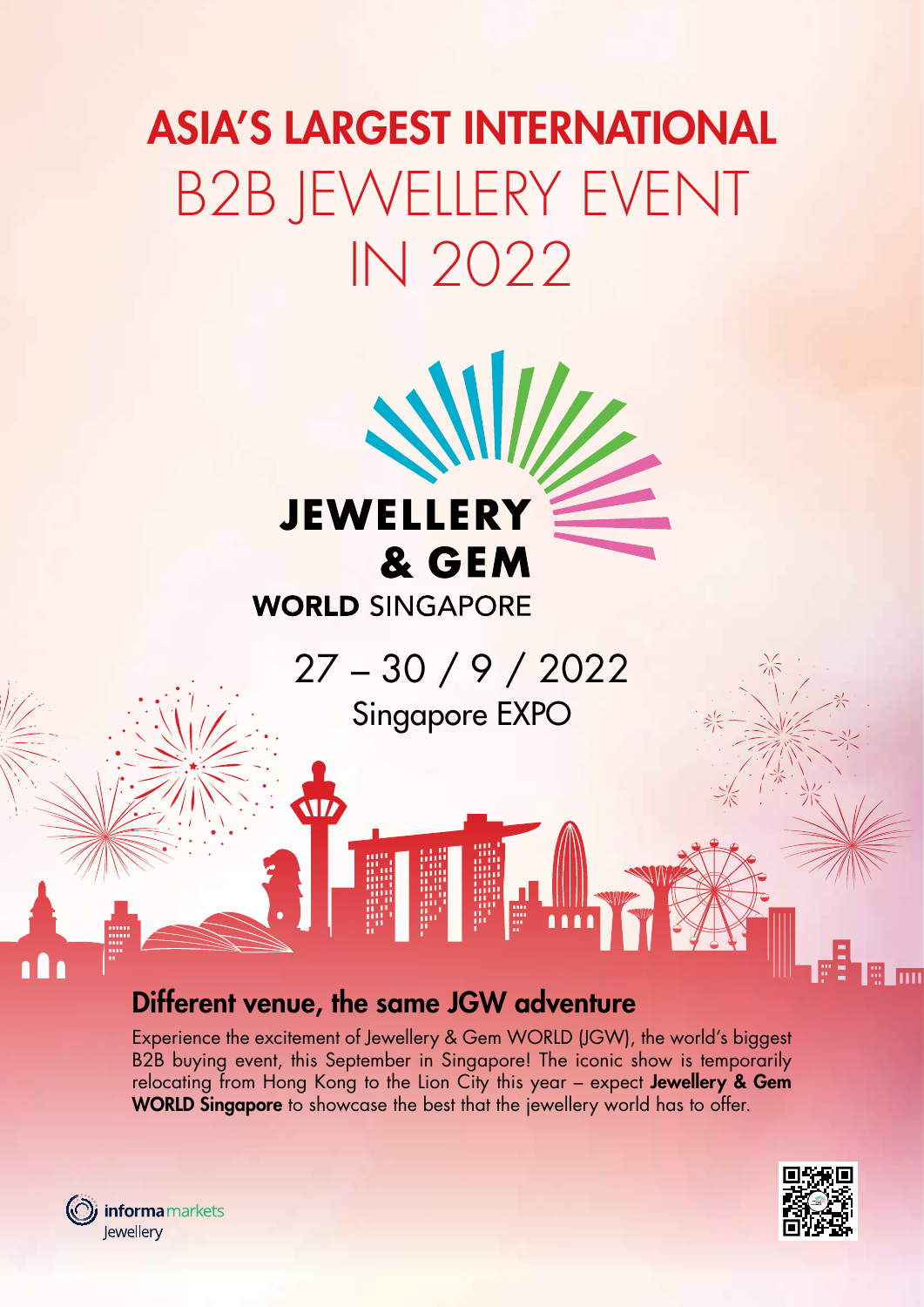## ALL ROADS LEAD TO JGW SINGAPORE IN 2022

From diamonds, coloured gemstones and pearls in all qualities, colours, shapes and sizes, to jewellery collections spanning virtually all styles and price points, you will find them all under one roof at Jewellery & Gem WORLD Singapore (JGW Singapore)!

Celebrating the same spirit and sense of community that the September fair has been known for in its Hong Kong home base, the relocated fair is all set to live up to its unique positioning as the phenomenal resource for professional buyers searching for what's new, what's next and the unexpected – right now.

Join us at Singapore EXPO for four days of intense product discovery, networking and learning on 27 – 30 September!



### WHY SINGAPORE IN 2022?

With its proven track record in delivering high-profile events even against the background of a pandemic, Singapore is the natural choice for Asia's biggest B2B jewellery fair of 2022.



#### • Relaxed border restrictions

Plans in place to steadily ease travel and social restrictions, providing global exhibitors and buyers a viable venue to do business face to face.



#### • Health and safety

An industry-led accreditation programme that ensures hygiene benchmarks and safe-distancing best practices are upheld at large-scale events.



#### • Global connectivity

A major gateway to Asia and the world, easily accessible from anywhere around the globe.<sup>\*</sup>



#### • World-class infrastructure

Modern meeting facilities, convenient and well-connected transport network, and pro-business environment.



#### • Duty free

Singapore is generally a free port and applies a Most-Favoured-Nation (MFN) zero-duty to more than 99 percent of its imports, including jewellery.\*\*

\*\* All goods brought into Singapore are subject to 7% Goods & Services Tax (GST). However, goods imported on a temporary basis for the purpose of exhibitions, repairs or other approved purposes, may be granted GST relief under the Temporary Import Scheme (TIS).









<sup>\*</sup> Flights from certain destinations may be temporarily unavailable.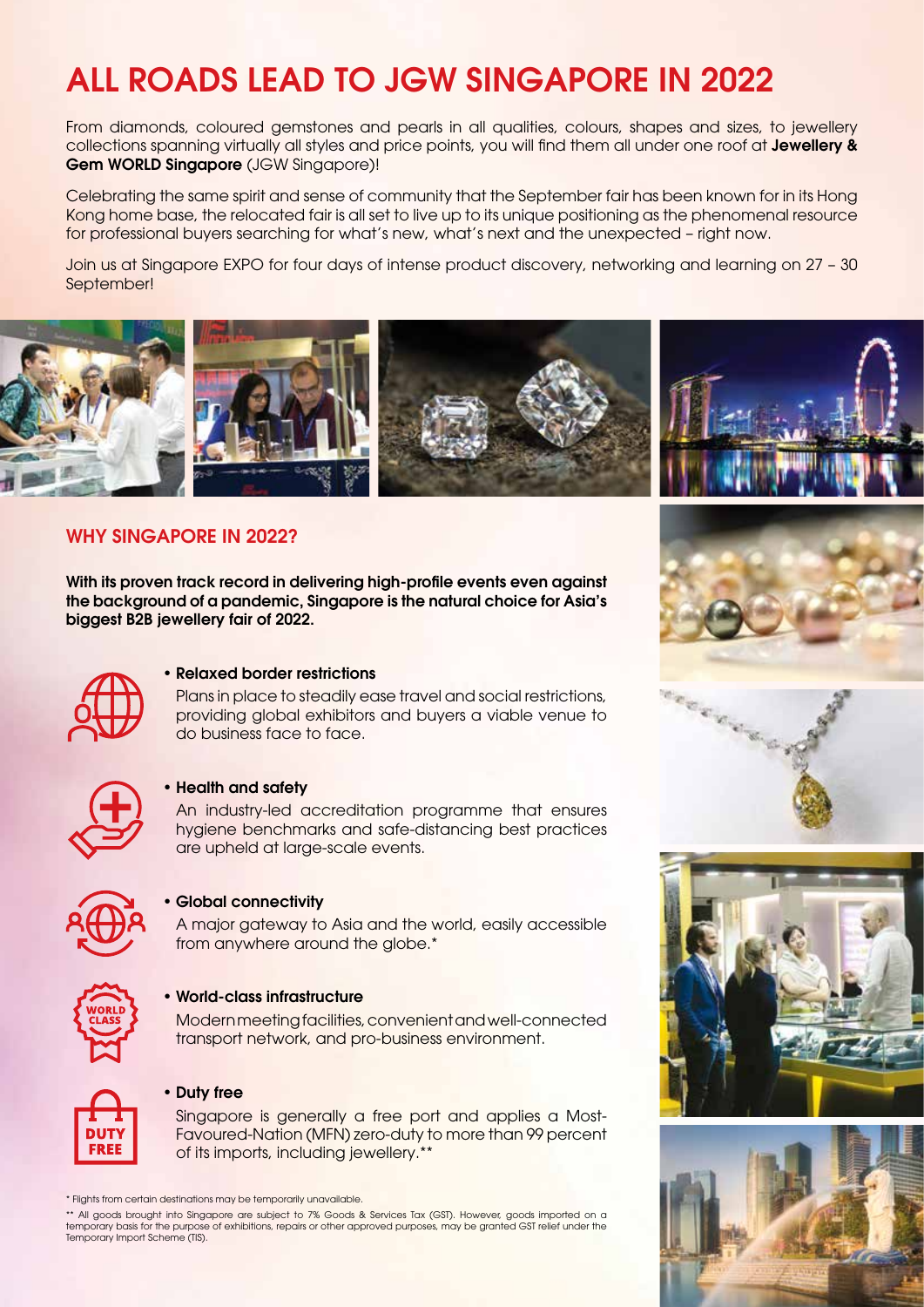### WHY EXHIBIT



Meet face-to-face with decisionmakers with real buying power from all over the world as they lock in their seasonal orders



Network with likeminded peers who move the industry forward



See trends as they happen and discover new ways to energise your business



Premier Pavilion

Showcasing jewellery masterpieces, design-focused fine collections and investment-quality gemstones, the Premier Pavilion highlights all that is beautiful and magical about the world of jewellery. Beyond the precious materials and the skills applied to create these standout collections, it is the designer and master craftsman's imagination, creativity and genuine love for the art of jewellery-making and gemstone-cutting that are guaranteed to make the Premier Pavilion a mustsee destination at JGW Singapore.

#### PRODUCT PROFILE



### Jewellery Materials

- Diamonds
- Pearls
- Gemstones
- Lab Grown Diamonds



- Finished Jewellery
- Antique Jewellery
- Pre-owned Jewellery
- Diamond Jewellery
- Pearl Jewellery
- Gemstone Jewellery
- Fei Cui Jewellery
- Silver Jewellery
- Designer Jewellery

#### Packaging, Tools & Technology

### AND DON'T MISS JGW Hong Kong Special Edition



Prior to JGW Singapore, Jewellery & Gem WORLD Hong Kong Special Edition

will take place on 16 – 19 September 2022 at the Hong Kong Convention & Exhibition Centre. Contact us for more information.